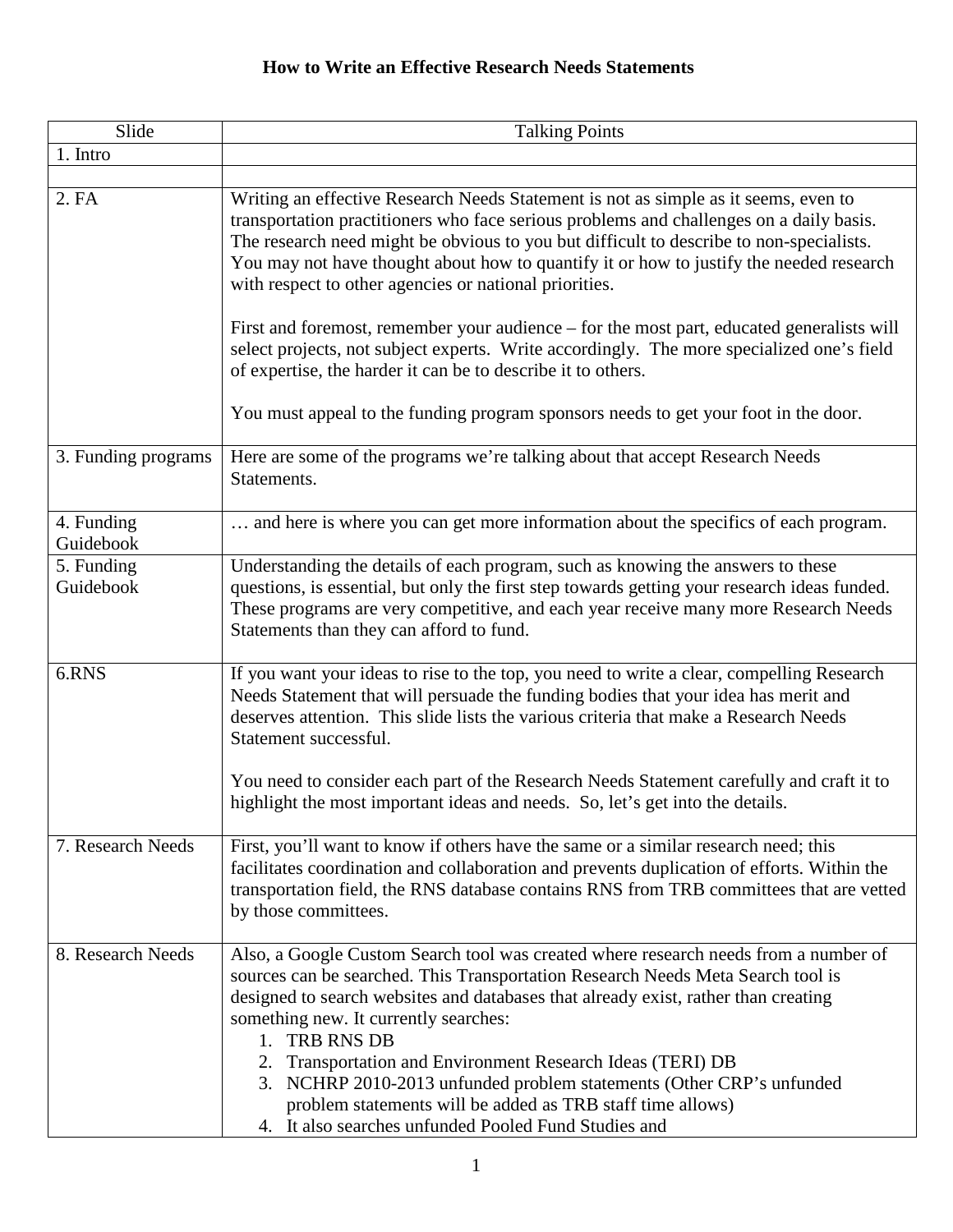|                                 | 5. Mn/DOT unfunded research needs                                                                                                                                                                                                                                                                                                                                                                                                                                                                                                                                                                                                                                                                                             |
|---------------------------------|-------------------------------------------------------------------------------------------------------------------------------------------------------------------------------------------------------------------------------------------------------------------------------------------------------------------------------------------------------------------------------------------------------------------------------------------------------------------------------------------------------------------------------------------------------------------------------------------------------------------------------------------------------------------------------------------------------------------------------|
|                                 | Others will be added as they are available.                                                                                                                                                                                                                                                                                                                                                                                                                                                                                                                                                                                                                                                                                   |
|                                 | Posting guidance to allow this tool to search your research needs is available as well as<br>guidance on how to create your own Google Custom Searches.                                                                                                                                                                                                                                                                                                                                                                                                                                                                                                                                                                       |
| 9. Research Needs               | And here is what you'll see when you click of the link.                                                                                                                                                                                                                                                                                                                                                                                                                                                                                                                                                                                                                                                                       |
| 10. Research Needs              | On RITA's Transportation Research Collaboration website, under RPPM which stands for<br>(Research Program & Project Management – under - Setting The Research Agenda – and<br>then under - Strategic Research Documents, there is an effort to pull together research<br>needs, agendas, roadmaps, etc. from various sources in one place.                                                                                                                                                                                                                                                                                                                                                                                    |
| 11. Multidisciplinary<br>topics | More and more transportation research topics don't exclusively fall within the field of<br>transportation. Make connections with potential stakeholders, which can include local,<br>state, federal agencies, national organizations, non-profits, private companies, etc. TRB<br>staff, members, other TRB committees, and the tools described later in this document may<br>be good venues to identify potential stakeholders from other disciplines. Is there research<br>related to your topic being conducted, already has been conducted, or in the works,<br>through the EPA, USFWS, or through other entities? Can these potential stakeholders<br>sponsor or in some other manner help with the funding of your RNS? |
| 12. RNS                         | Moving on to the RNS, here are the typical components of a generic Research Needs<br>Statement. Each will be briefly described in this document.<br>Finally, you'll need to know the specific requirements and submittal form for the funding<br>program to which you plan to submit your RNS so that you submit it on the right form in<br>the right format with the right content. This will ensure your RNS at least makes it<br>through the door. For funding program links, please refer to the funding guidebook<br>website described earlier in this document.                                                                                                                                                         |
| 13. Title                       | The title should BRIEFLY AND IMMEDIATELY convey to the reader what the<br>proposed study is about.                                                                                                                                                                                                                                                                                                                                                                                                                                                                                                                                                                                                                            |
|                                 | Don't try to capture every element, nuance, and expected task of the research problem.<br>You'd be surprised how commonly this is done.                                                                                                                                                                                                                                                                                                                                                                                                                                                                                                                                                                                       |
|                                 | Like the Title Of A Book –attract the reader's attention, quickly convey the subject, draw<br>the reader in, and make the reader want to read what's inside.                                                                                                                                                                                                                                                                                                                                                                                                                                                                                                                                                                  |
|                                 | You may be tempted to title your Research Needs Statements something like this                                                                                                                                                                                                                                                                                                                                                                                                                                                                                                                                                                                                                                                |
|                                 | "Collection, analysis, and compilation of current best practices for the design of<br>roundabouts for U.S. roadways and how those design elements will impact safety,<br>capacity, and contribute to effective traffic management objectives."                                                                                                                                                                                                                                                                                                                                                                                                                                                                                |
|                                 | rather than this:                                                                                                                                                                                                                                                                                                                                                                                                                                                                                                                                                                                                                                                                                                             |
|                                 | "Design guide for roundabouts."                                                                                                                                                                                                                                                                                                                                                                                                                                                                                                                                                                                                                                                                                               |
|                                 | <b>Remember that BRANDING</b> is important $-$ a good title will help the reviewer establish                                                                                                                                                                                                                                                                                                                                                                                                                                                                                                                                                                                                                                  |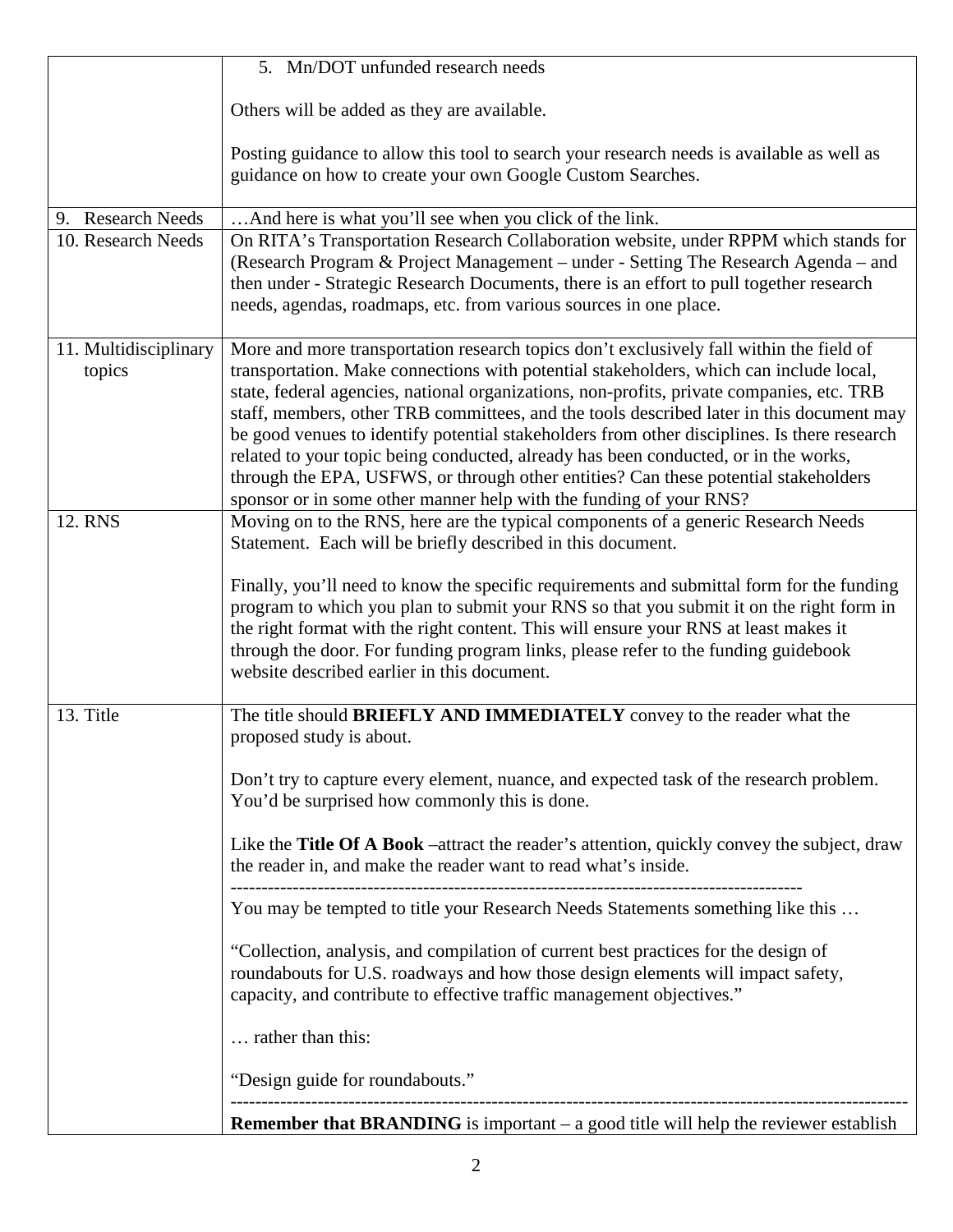|                                      | a connection with your proposal. A good title is like a good sound bite. People will<br>remember it and be left with a <b>Positive Impression</b> .                                                                                                                                                                                                                                                                                                                                                                                                                               |
|--------------------------------------|-----------------------------------------------------------------------------------------------------------------------------------------------------------------------------------------------------------------------------------------------------------------------------------------------------------------------------------------------------------------------------------------------------------------------------------------------------------------------------------------------------------------------------------------------------------------------------------|
| 14. Background                       | Here is where you set the Context and relate this particular issue to Larger National or<br>Regional Goals and objectives. It is also where you can begin to CONVINCE the<br>reviewer that this Research Needs Statement addresses a serious issue and merits funding.<br>As best you can, describe the extent and importance of the problem. Estimate how much<br>TIME, MONEY, or LIVES are LOST as a result of this specific problem.                                                                                                                                           |
|                                      | For EXAMPLE, if you are proposing a study that will reduce congestion on urban<br>streets, describe the extent of the problem. How much time is lost due to congestion<br>nationally? How much does it impact air quality? How does your particular problem<br>contribute to the solution?                                                                                                                                                                                                                                                                                        |
|                                      | Demonstrating that something is a serious problem in your state doesn't make it a national<br>issue. If you are submitting your research idea to a national funding program and if you<br>know this problem is affecting other regions or states, name them in your Research Needs<br>Statement. Involve others and garner support. If you can get other agencies or<br>committees to endorse your Research Needs Statement, you're doing a better job of<br>demonstrating that the effort warrants funding.                                                                      |
|                                      | As mentioned earlier, many times research is multidisciplinary. Make sure to include<br>information from other disciplines.                                                                                                                                                                                                                                                                                                                                                                                                                                                       |
| 15. Rel'n to existing<br>information | The first time a reviewer reads your Research Needs Statement, it will probably<br><b>REMIND them of other projects</b> they've heard about on the same or similar topics.<br>You need to <b>anticipate this</b> and explain how your project is different - how it <b>BUILDS</b><br>on the existing body of research, how your proposed study takes a DIFFERENT<br>approach, how it uses NEW methodologies or expanded data sets, or how it PULLS<br><b>TOGETHER</b> all the existing work into an implementable product.                                                        |
|                                      | Base your comments on a thorough review of the RELEVANT LITERATURE AND<br>ONGOING RESEARCH. The place to start in the transportation sector is TRID which<br>stands for the (Transportation Research International Documentation) database, and also<br>includes items from the Research in Progress (RiP) database and information on current<br>and completed research from other sources and other countries. If you need help, contact<br>your librarian or information specialist. If you don't have one, contact a major reference<br>library, or TRB Information Services. |
|                                      | If your Research Needs Statement fails to find or identify a high profile project on the<br>same or similar topic, your credibility may be suspect.                                                                                                                                                                                                                                                                                                                                                                                                                               |
|                                      | If reviewers believe the research is or has already been conducted, it will not be funded.                                                                                                                                                                                                                                                                                                                                                                                                                                                                                        |
|                                      | If the research has been completed, but the findings have not been deployed, identify the<br>barriers and develop a strategy to support deployment. This could be achieved through a<br>research project. Making good use of investments is critically important.                                                                                                                                                                                                                                                                                                                 |
| 16. Rel'n to existing                | Other sources for research in progress and/or completed research include those listed here.                                                                                                                                                                                                                                                                                                                                                                                                                                                                                       |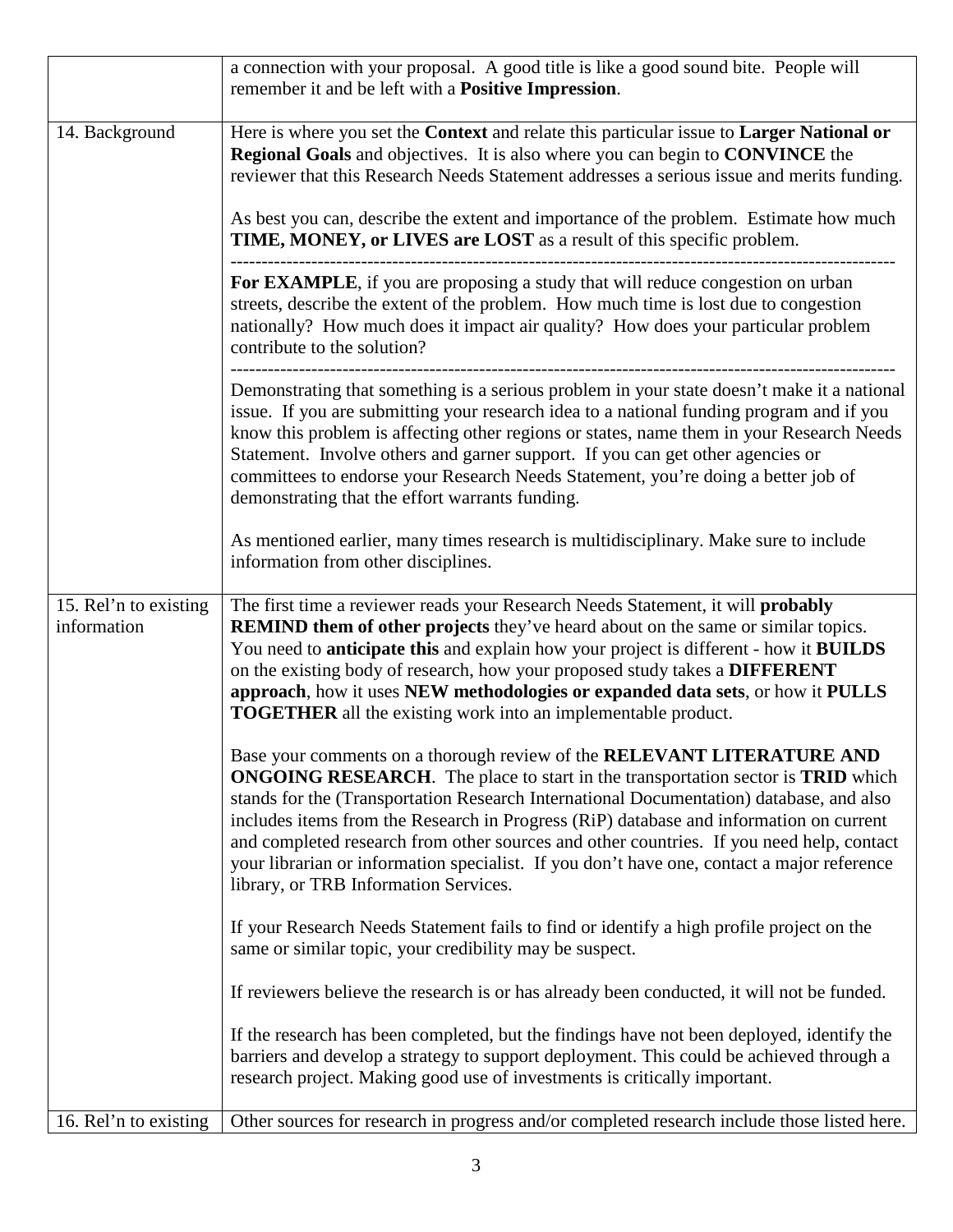| information                          | <b>USDOT Research Hub</b> searches USDOT ongoing and completed research. Records are<br>transferred to TRID periodically.<br>NTL Integrated Search which searches the USDOT Headquarters Catalog, Digital<br>Repository of full text research reports, and records that point to external transportation<br>website content. Website content is diverse and includes data sets, publications, and<br>institutional information. There is some duplication with TRID.<br><b>TRIP</b> is the Transport Research & Innovation Portal (formerly known as the Transport<br>Research Knowledge Centre or TRKC); it contains information on research programs,<br>research in progress, and completed research from 30 European countries. It also contains<br>thematic and policy summaries of ongoing and completed research. |
|--------------------------------------|--------------------------------------------------------------------------------------------------------------------------------------------------------------------------------------------------------------------------------------------------------------------------------------------------------------------------------------------------------------------------------------------------------------------------------------------------------------------------------------------------------------------------------------------------------------------------------------------------------------------------------------------------------------------------------------------------------------------------------------------------------------------------------------------------------------------------|
| 17. Rel'n to existing<br>information | And some more resources are<br><b>Transportation Libraries and Information Centers Directory</b> where you can search                                                                                                                                                                                                                                                                                                                                                                                                                                                                                                                                                                                                                                                                                                    |
|                                      | resources individually. There is some duplication with TRID.<br>NTIS searches government reports and information. Again, there is some duplication with<br><b>TRID</b>                                                                                                                                                                                                                                                                                                                                                                                                                                                                                                                                                                                                                                                   |
| 18. Rel'n to existing<br>information | And yet more<br>WC is the largest database of library records in the World and TLCat (Transportation<br>Libraries catalog) is a subset of WC and searches a number of transportation libraries.<br>There is some duplication with TRID.                                                                                                                                                                                                                                                                                                                                                                                                                                                                                                                                                                                  |
|                                      | <b>Pooled-Fund studies</b> – These should be in RiP and TRID.                                                                                                                                                                                                                                                                                                                                                                                                                                                                                                                                                                                                                                                                                                                                                            |
|                                      | There are a lot of resources to find ongoing and completed research, but the bottom line is<br>TRID is the most comprehensive. Search TRID above all else and include the results in<br>your RNS.                                                                                                                                                                                                                                                                                                                                                                                                                                                                                                                                                                                                                        |
| 19. Objective                        | The objective should be SHORT, CONCISE, and ACCURATE. Describe what you<br>will put into the user's hands at the end of this study if it is funded. The details will be in<br>the research plan and reflected in the final product. Describe the PRODUCT.                                                                                                                                                                                                                                                                                                                                                                                                                                                                                                                                                                |
| 20. Benefits                         | This is where you need to JUSTIFY the funding for your project. If the program can<br>only fund 20 projects from a pool of 50 good Research Needs Statements, WHY should<br>yours be picked? You need to be specific and provide as much detail as you can on the<br>potential benefits of your project. Be positive but honest. Use real numbers if you can<br>measure or estimate them. Four big benefits to consider: reductions in TIME or<br>MONEY, and increases in SAFETY or CUSTOMER SATISFACTION. For example,                                                                                                                                                                                                                                                                                                  |
|                                      | "Streamlining the review process could cut 6 months off average project delivery times".<br>or<br>"65% of road users indicate that this is a major problem. Resolving this issue could result<br>in a significant increase in customer satisfaction".<br>or                                                                                                                                                                                                                                                                                                                                                                                                                                                                                                                                                              |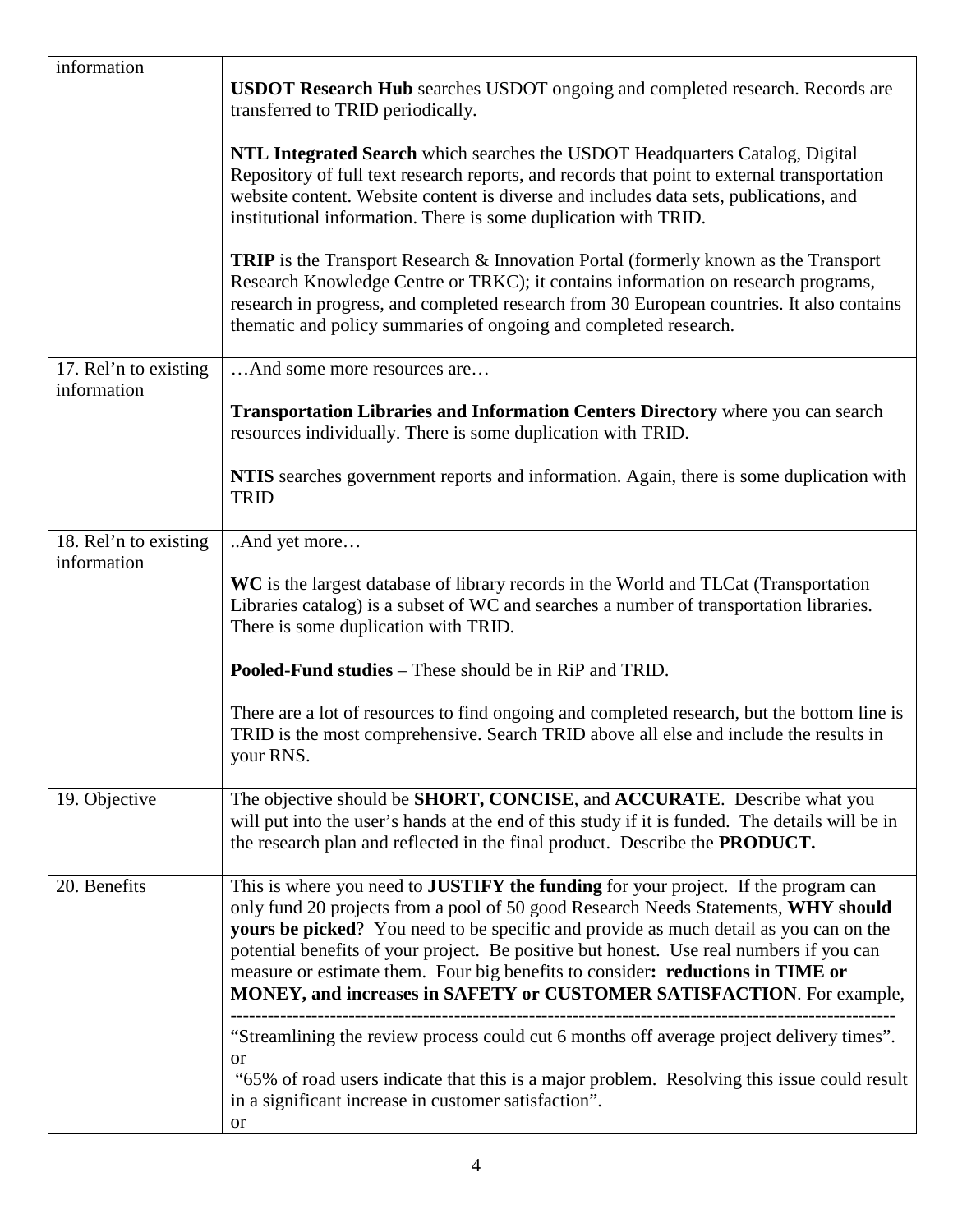|                    | "If this project is brought to a successful conclusion and the results implemented, and<br>could produce only a 2% decrease in mitigation costs, the savings to highway agencies<br>and road users could be in excess of \$5 million a year".                                                                                                                                                                                                                                                                                                                                   |
|--------------------|---------------------------------------------------------------------------------------------------------------------------------------------------------------------------------------------------------------------------------------------------------------------------------------------------------------------------------------------------------------------------------------------------------------------------------------------------------------------------------------------------------------------------------------------------------------------------------|
| 21. Tasks          | If you can identify specific tasks that absolutely have to be part of the project workplan,<br>include them in the Research Needs Statement. However, don't let your own biases<br>determine the research plan. Focus your attention on providing a full and accurate<br>description of the problem and the desired final product.                                                                                                                                                                                                                                              |
| 22. Funding        | What kind of TASKS do you anticipate? If field testing will be required, it will be more<br>expensive than "desk-based analysis". If specialized equipment must be purchased or<br>developed, the costs can escalate quickly.                                                                                                                                                                                                                                                                                                                                                   |
|                    | If you work with CONSULTANTS or ACADEMICS on TRB or other committees,<br>talk to them about the level of resources needed to undertake the work. They are in a<br>position to review the project objectives and help you come up with a reasonable budget<br>estimate.                                                                                                                                                                                                                                                                                                          |
|                    | Take a look at other projects funded by the SAME program and determine the typical<br>funding range. If you propose an amount well beyond this, you had better be prepared to<br>back it up with a high estimated payoff. On the other hand, don't lowball the figure. If<br>you can't achieve the project objectives with the amount you requested, the funding body<br>is not likely to be receptive when you come back and ask for more and if funded as<br>originally requested, it could jeopardize the outcome.                                                           |
| 23. Implementation | Many funding programs support only or mostly applied research and require<br>implementable research results. If you consider IMPLEMENTATION aspects in your<br>Research Needs Statement, it demonstrates that you are aware of the potential barriers and<br>impediments, and the activities and champions that will be needed to support the end<br>work. This increases the COMFORT level of the funding agency that the results of the<br>research project have a good chance of finding their way into practice and hence yield the<br>benefits to their fullest potential. |
| 24. Submitter      | This speaks to the credibility  The more sponsors and/or endorsements, the better. As I<br>mentioned previously, many research topics are multidisciplinary in nature, requiring<br>coordination and collaboration among various fields within and potentially outside of<br>transportation. Make contacts, coordinate research efforts, and develop sponsors with<br>others who might be interested in research on your topic.                                                                                                                                                 |
| 25. Resources      | Resources include: Tools, presentations, webinar recordings, and a listing of CRC and<br>CRC Council members are all posted on the CRC website. Know who represents your<br>committee on the CRC Council. The CRC Council is working on addressing a number of<br>needs identified by CRCs. Also, TRB staff work with each committee and funding<br>program, and the CRCs and CRC Council.                                                                                                                                                                                      |
| 26. Resources      | There are also TRB committees that focus on the research process and library and<br>information sciences. The committee membership has a wealth of information on the<br>research process and is willing to help. They are represented on the CRC Council and,<br>therefore, tied into the CRC effort.                                                                                                                                                                                                                                                                          |